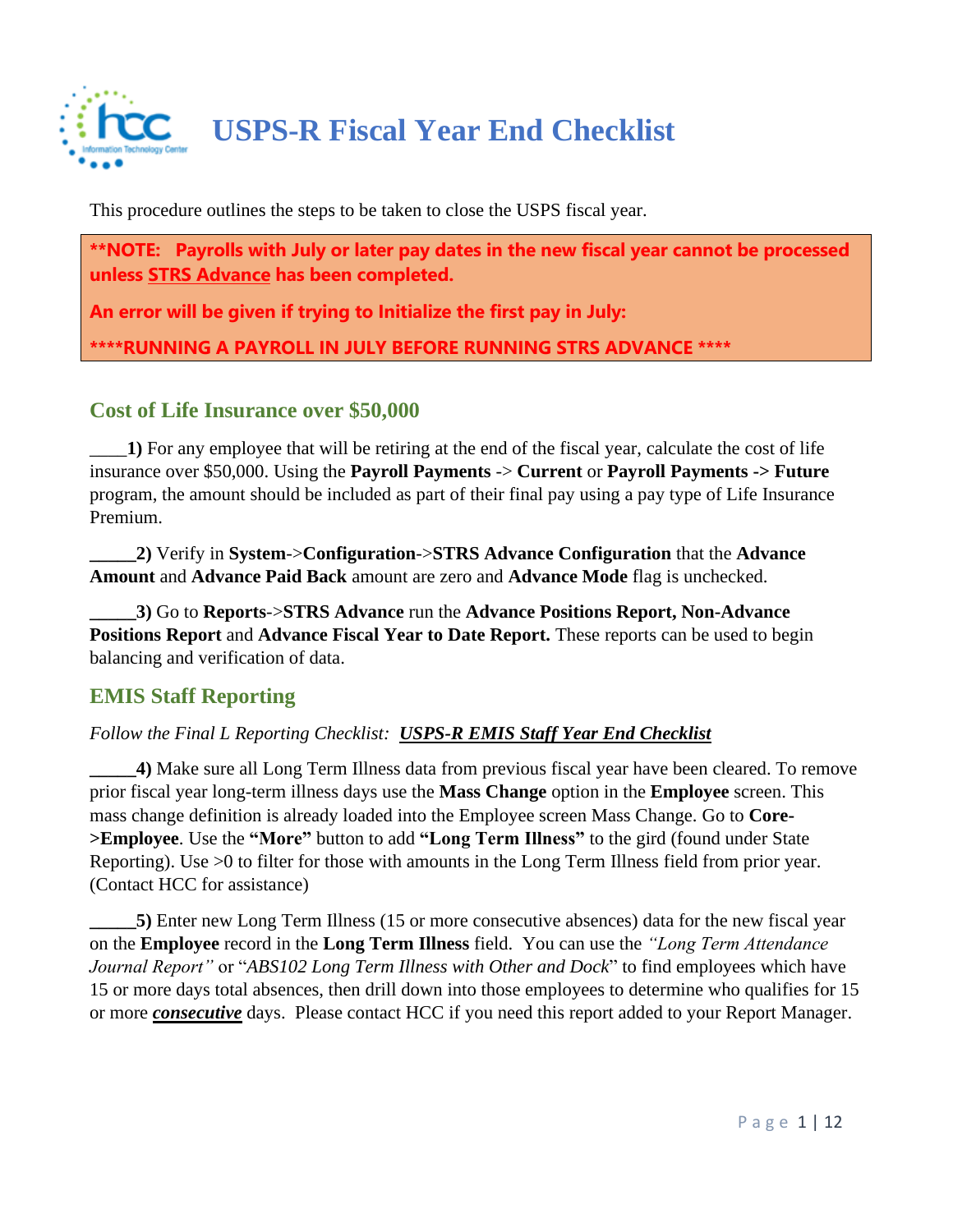**Please check with your EMIS Coordinator regarding when the Increment Experience adjustments can be made in USPS-R. EMIS reporting must be completed for the fiscal year.**  This is due by August 5<sup>th</sup>, but may have been completed earlier. COVID days are counted as **long term illness days, if there are 15 consecutive days. For unpaid leave, that is long term illness as well, as long as it is 15 consecutive days.**

\_\_\_\_\_**6)** If your district would like to do **Incrementing the years of experience** for employees:

 Go to **Core-> Employee**. The district can use the **Mass Change Definition** for "*Increment Experience".* Please contact HCC if you do not have this in your Mass Change Definitions. This can also be done using a Mass Load if a Mass Change isn't preferable. (Sometimes this step is performed by EMIS coordinator.) Please Note: The years of experience reported to EMIS at FYE should be what was true as of the beginning of the FY. Therefore, this may need to take place after EMIS have closed in August, depending on the district.

Principal years of experience must be done manually, unless using a Mass Load.

*\_\_\_\_\_***7)** EMIS absence and attendance days are calculated for you through the job calendars and attendance posting. Make any necessary adjustments using **CORE->ADJUSTMENTS.** (This may be necessary for coaches if attendance days are not entered through Core-Attendance.)

\_\_\_\_A) Click **Create**

\_\_\_\_B) Find **Employee** by typing a few characters of first or last name and then click on

employee name

\_\_\_\_C) Go to **Type** and choose **EMIS Attendance** or **EMIS Absence** from drop down option

\_\_\_\_D) Enter in a **Transaction Date**

\_\_\_\_E) Enter in the **Amount** of days needed

\_\_\_\_F) Click **Save**

**\_\_\_\_\_8) Create CC (Contracted Service) and CJ (Contractor) records, as needed**

### *See USPS-R EMIS Reporting Scenarios*

**\*\*NOTE\*\* Make sure to check employees who are no longer with the district and have a Position Status of 'U', that they have a Separation Reason and Separation Date (employee's last day) entered in the employee Position->EMIS Related Information for EMIS reporting. Districts can create a report using Position grid with Position status, Separation Reason, filtered to 'U' and Separation Date. They can then make sure at FYE and CYE, for employee's that have left and a separation date has been entered.**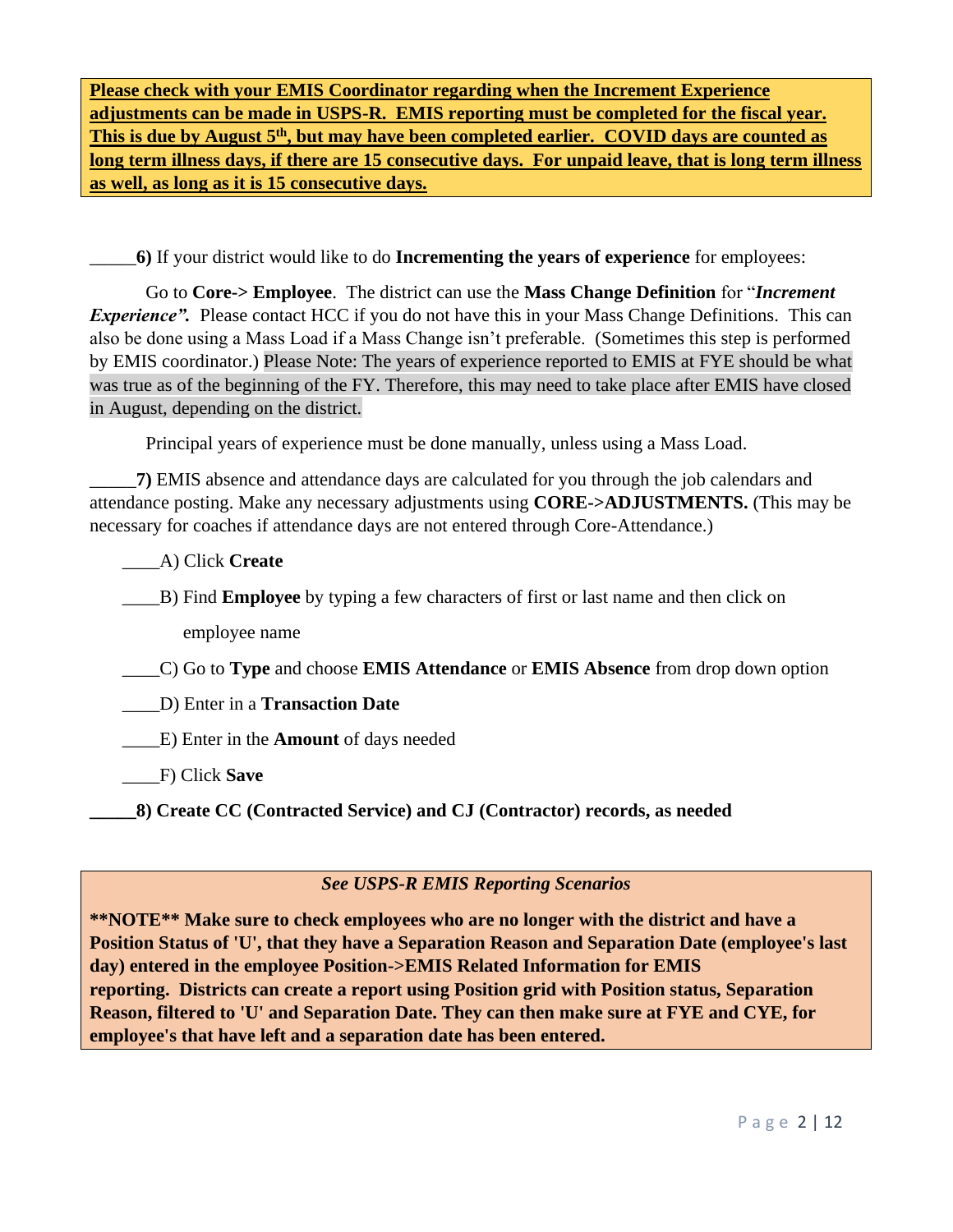# **Month-End Closing**

**\_\_\_\_\_9)** Go to **Reports-> SERS Reporting->SERS Monthly Report** (This report is optional. You do *not* need to do this to clear totals as you did in Classic.)

- **Report Title**-Default is SERS Monthly Report this can be changed if desired
- **Month**-Choose the Month from the drop down
- **Year-Verify year-can be chosen from drop down**
- **Sort By-Default is Employee Number, this can be changed using drop down**
- **Report Format**-Choose format from drop down
- Click **Generate Report**

\_\_\_\_**10)** Go to **Reports -> STRS Reporting ->STRS Monthly Report** (This report is optional. You do *not* need to do this to clear totals as you did in Classic.)

- **Report Title**-Default is STRS Monthly Report this can be changed if desired
- **Month**-Choose the Month from the drop down
- **Year-Verify year-can be chosen from drop down**
- **Sort By**-Default is Employee Name this can be changed using drop down
- **Report Format**-Choose format from drop down
- Click **Generate Report**

\_\_\_\_**11)** Balance the payroll account (when statement is received from bank)

- Go to **Reports->Report Manager->SSDT Outstanding Checks Report**
- **Format**-Choose format from drop down
- **Page Size**-Choose from drop down
- **Orientation** Choose from drop down (landscape/portrait)
- **Name**-Default name is Outstanding Checks. Can be changed and named whatever desired
- **Summary Report** If you only want a summary report with totals check the box
- **Start Date** Enter in a start date in MM/DD/YY format
- **End Date** Enter in an end date in MM/DD/YY format
- Click **Generate Report**

### **OR**

- Go to **Reports -> Payment Transaction Status Report**
- **Sort Options** Select from the drop down
- **Payment Transaction Type Options** Select from drop down
- **Payment Transaction Status** Select from drop down
- **Bank Account** Select from drop down
- **Starting Check Number** enter a specific check number or leave blank for all outstanding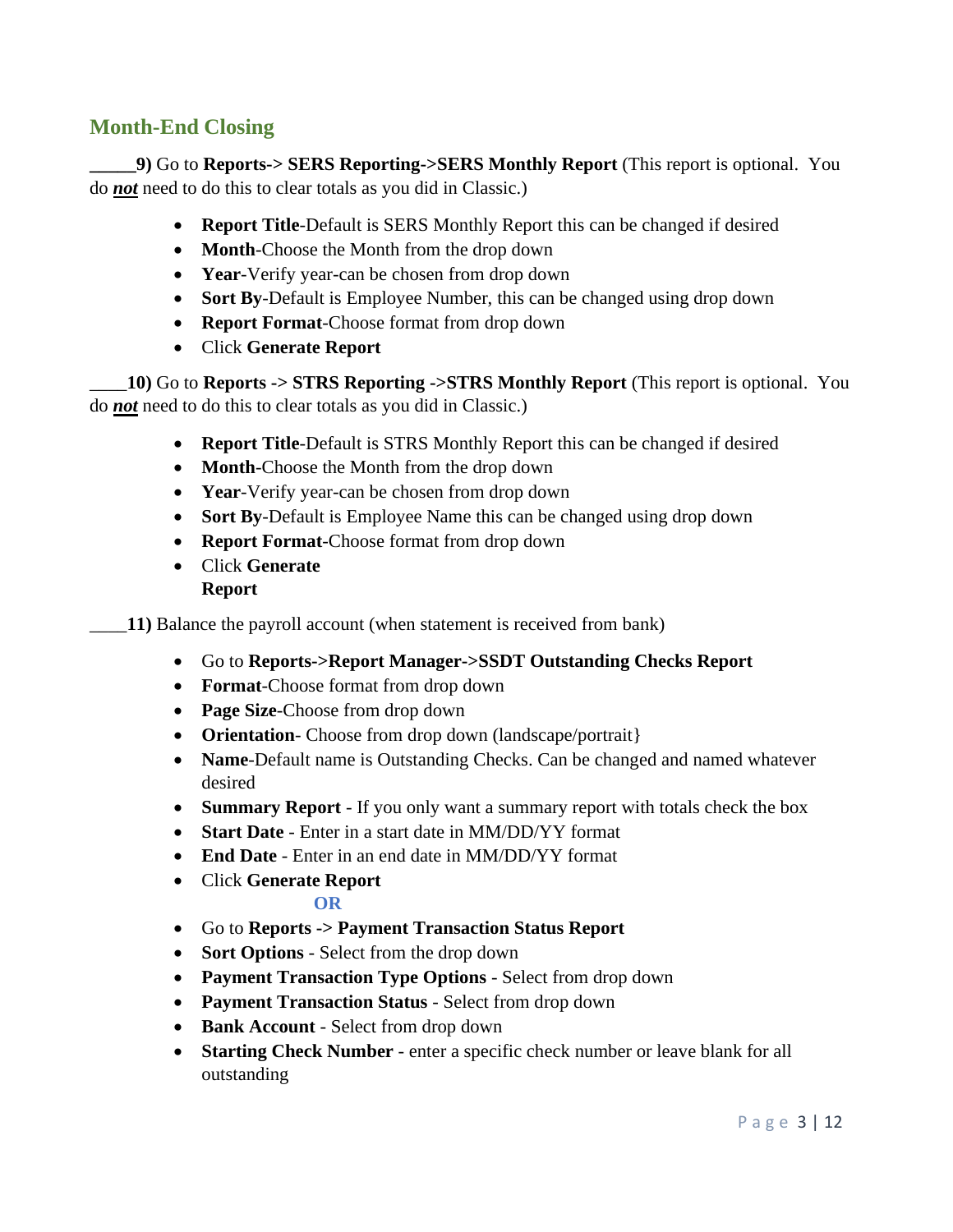- **Ending Check Number** enter a specific check number or leave blank for all outstanding
- **Issue Start Date** enter a specific issue start date
- **Issue Stop Date** enter a specific issue stop date
- **Reconciled Start Date** enter a specific reconcile start date or leave blank for all outstanding
- **Reconciled Stop Date** enter a specific reconcile stop date or leave blank for all outstanding
- **Void Start Date** enter a specific void start date or leave blank for all outstanding
- Click **Generate Report**
- \_\_\_\_**12)** Go to **Payments -> Check Register** to reconcile checks manually

### **OR**

- Choose the **Auto Reconcile** option
- Click the **Auto Reconcile** tab
- **Reconciliation Date** The current date is defaulted. Can be changed by using MM/DD/YYYY format
- **Pay Rec Format** Choose format from the drop down
- **Bank Account** Chose correct Bank Account from drop down
- Click **Choose File** Locate the file from the bank
- Click **Upload**
- \_\_\_\_**13)** Process Benefit Update (if applicable)

### Go to **Processing -> Benefit Update and Projection**

- To process leave accrual
- **Report Title** Default name is Benefit Accrual Report. Can be changed if desired
- **Accrual or Projection** Default is Accrual Projection report. Choose from drop down. Recommendation is to process in Projection first
- **Benefit Accrual Option** Choose from drop down
- **Specific Accrual Date** Enter or chose from calendar the specific accrual date
- **Include Ineligible Positions** If you want to include ineligible positions check the box
- **Sort Options** Choose the sorting option from the drop down
- **Selects Pay Groups** or Specific Employees Move to the Selected box
- Click **Generate Report**
- **Change Accrual or Projection** to **Accrual Report** from the drop down
- Click **Generate Report**

# **Quarter-End Closing**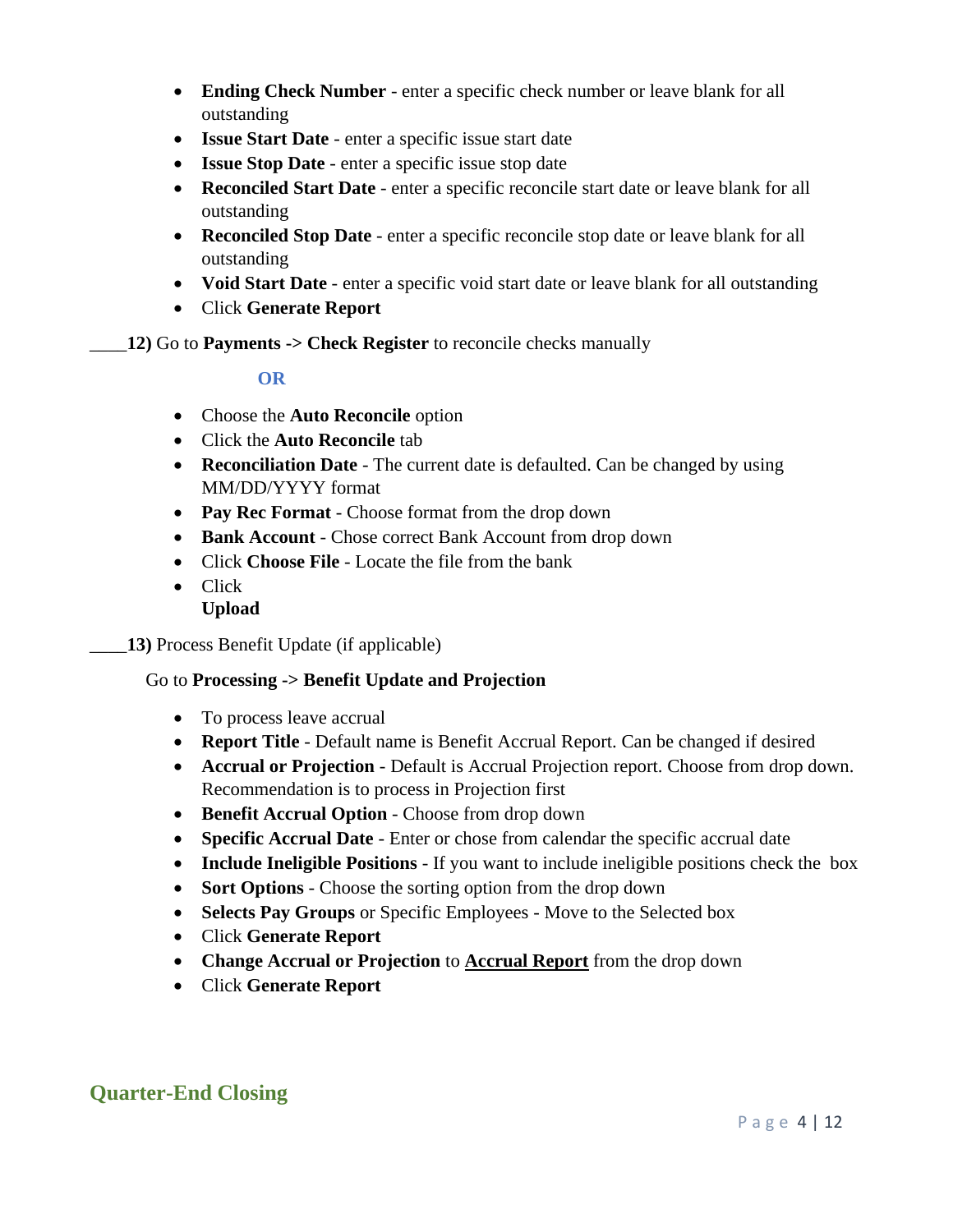### \_\_\_\_**14)** Go to **Reports->Quarter Report**

- Set up for quarter reporting
- **Year** Choose year from drop down. Default should be current year\
- **Quarter** Choose from drop down. Default should be current quarter
- **Sort By** Choose sorting option
- Click **Generate Report**

In the "Totals" section of **quarter report**, the gross and adjusted gross should balance using a manual calculation

Total Gross - Annuities + Non-Cash Earnings = \_\_\_\_\_\_\_\_\_\_\_\_\_\_\_\_\_\_\_ Adjusted Gross Calculated

\* Balance 'Calculated Adjusted Gross' on the Quarter Report

\*The 'Total Gross' minus the 'Total Annuities' plus 'Non-Cash Earnings' should equal the Calculated Adjusted Gross. If off check:

• Verify the total annuities equal total of all Outstanding Payable payments made to annuity companies

• Go to **Reports->Audit Report**- look for manual changes to total gross, applicable gross, Payroll Item annuity amount withheld, federal applicable gross

• Verify the non-cash amounts

\_\_\_\_**15)** All Payroll Item checks for the quarter should equal the total Payroll Items showing on quarter report. Be sure to verify the electronic transfers of Federal and Medicare payments as well. This should be true for every Payroll Item.

\_\_\_\_**16)** The total gross showing on **quarter report** should equal the total of all payroll disbursement checks created during **Payroll Posting to USAS** for the quarter.

\_\_\_\_**17)** It is recommended that you balance the **W2 Report** quarterly to minimize problems at calendar year-end.

- Go to **Reports -> W2 Report and Submission** and check for any errors on the report
- **Output Type** Click on the option you will be processing (report)
- **Format** Choose the format from the drop down
- **Report Title** Default is W2 Report. Can be changed to desired name
- **Federal ID Number** Defaulted to district Federal Id number
- **State ID Number** Defaulted to district State ID number
- **Kind if Employer** Choose from drop down
- **Sort Options** Choose sorting option from drop down
- **Report for Year** Current year should be defaulted. Can choose from drop down if needed.
- Click **Generate Report**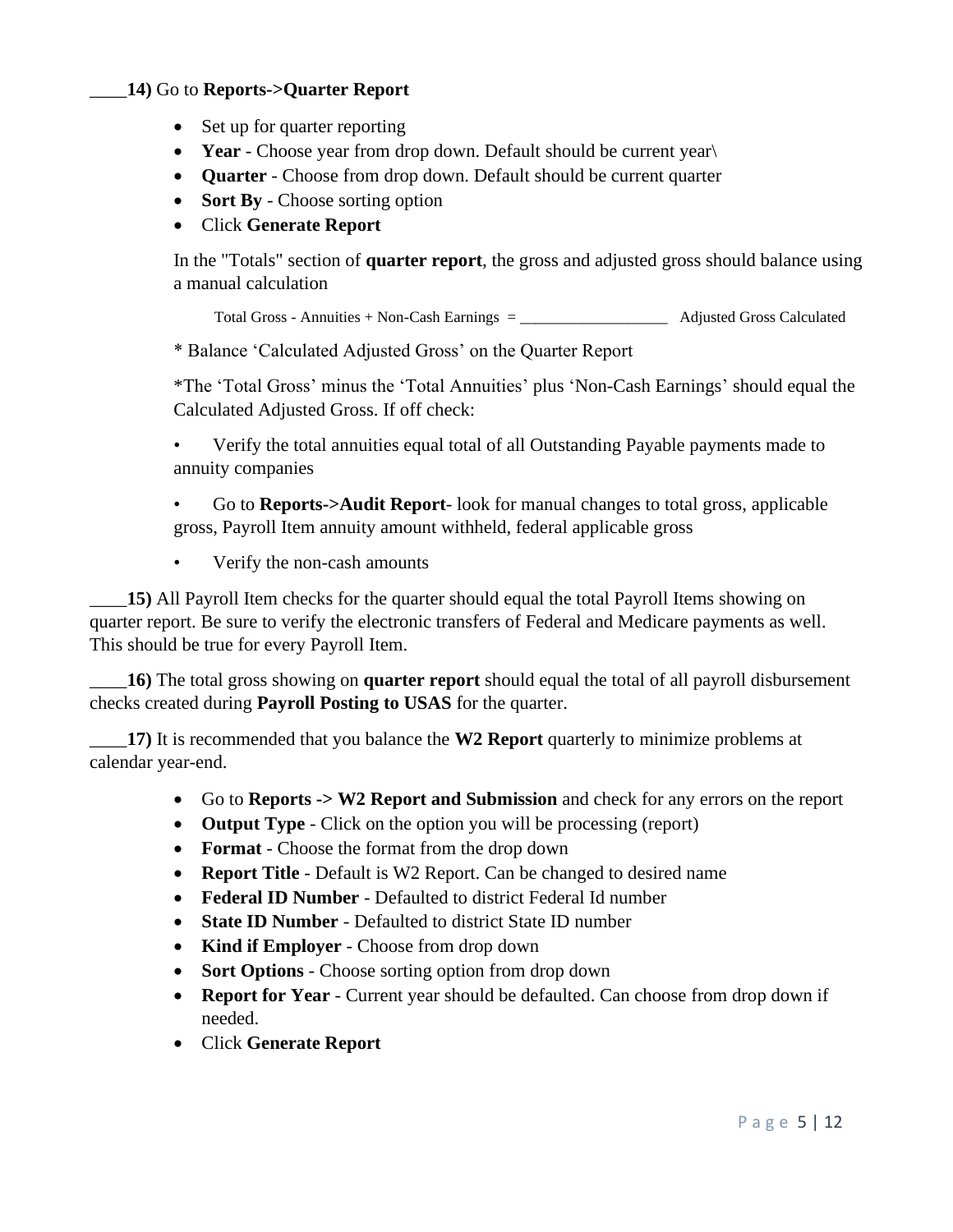\_\_\_\_**18)** Complete and balance the **W2 Report Reconciliation Worksheet** for the quarter following the directions on the **W2 Reconciliation Worksheet.** Or complete your own balancing spreadsheet.

\_\_\_\_**19)** Balance the Payroll Item totals (taxes and annuities) on the W2 Report with the totals from the Outstanding Payables reports from the quarter.

\_\_\_\_**20)** Balance the gross amounts on the W2 Report with Pay Reports for the quarter.

21) If errors are discovered, check employees that had exception processing during the quarter such as voided checks, error adjustments, or adjustments. The Audit Report can be useful in identifying these problems.

- Go to **Reports -> Report Manager->SSDT Audit Trail**
- **Format** Choose format from drop down
- **Page Size** Choose from drop down
- **Orientation** Choose from drop down (landscape or portrait)
- **Name** Default is Audit Report can be changed if desired
- **Summary Report** If you only want a summary report click the box
- **Show Sort Options** If you want a page displaying the page setup of the report
- **Start Date** Enter a start date you wish to begin your audit from
- **End Date** Enter an end date you wish to process the report through
- Click **Generate Report**

\_\_\_\_**22)** Go to **Processing -> Outstanding Payable** and verify that there are no outstanding Payroll Items. (Screen should be empty)

\_\_\_\_**23)** The total of all **Employer Distribution** amounts (if tracked on the system) should equal the total of all USAS accounts payable checks to the vendor or deduction company.

\_\_\_\_**24)** Complete and file any required quarter-end submission forms.

\_\_\_\_**25)** For city withholding's, take the total gross times the percentage to be sure the tax withheld and submitted are correct.

### **NOTE: Mobile employees could cause discrepancies.**

### \_\_\_\_**26)** Go to **Reports -> ODJFS Report**

- Set up for ODJFS reporting
- **Year** Default is current year. Choose year from drop down
- **Quarter** Current quarter should be defaulted. Can choose from drop down
- **Sort By** Choose sorting option from drop down
- Click **Generate Report**

**Check all totals carefully for accuracy.** If necessary, go to **Core -> Adjustments** and add the appropriate number of ODJFS weeks.

\_\_\_\_**27)** When all data is correct click on **Generate Submission File**

A. Transfer the file to your desktop or folder of your choosing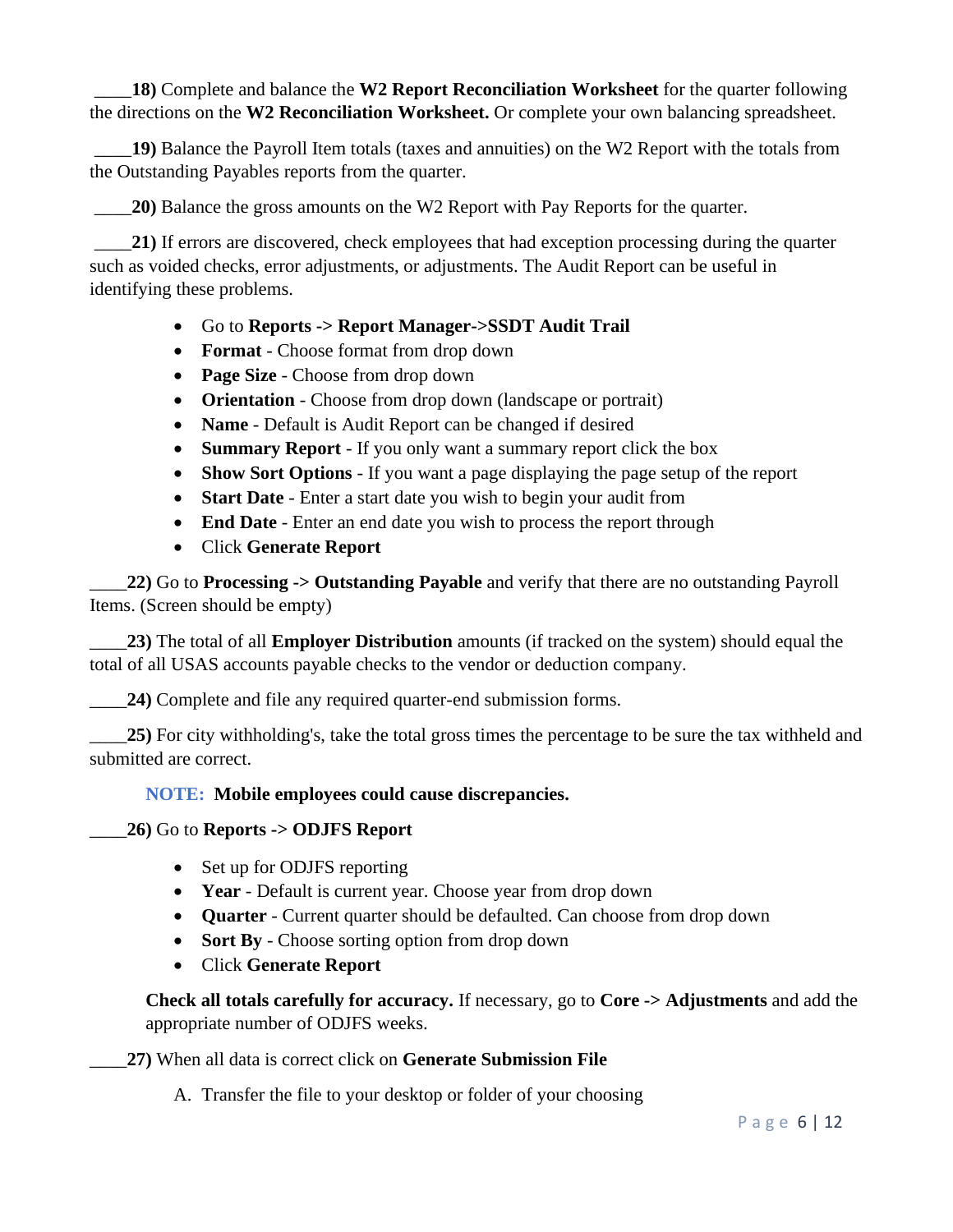- B. HCC will provide a link through ShareBase which you can securely upload your ODJFS submission file. This link information will be emailed to the districts.
- **\_\_\_\_\_28)** A Surcharge report can be created
- \_\_\_\_\_**A.) Go to Reports->SERS Surcharge Report**
- **B.) Fiscal Year-**Choose from drop down (default should be current fiscal year)

# \_\_\_\_\_**C.) Include Fixed Pay Accounts**-Checked s the default if do not want Fixed Pay Accounts uncheck

\_\_\_\_\_**D.) Report Format**-Choose format from drop down

### \_\_\_\_\_**E.)** Click **Generate SERS Surcharge Report**

Save the report for comparison with data that is sent to the district pertaining to SERS Surcharge employees.

**\_\_\_\_\_29)** Run the **Wage Obligation by Employee** report selecting only SERS pay groups (used for GAAP conversion)

### **\_\_\_\_A.) Go to Reports->Wage Obligation by Employee**

**\_\_\_\_B.) Report as of-**Enter the day after the last payroll in June.

\_**\_\_\_C.) Date to Calculate Payables Through-**Ending date of the fiscal year (ex. 06/30/YY)

**D.) Sort By-** Choose sorting option

 **\_\_\_\_E.) Appointment Type**-Choose Classified

**F.) Pay Groups-** Select any pay groups that withhold SERS.

**\_\_\_\_G.)** Click **Generate Report**

Save the report for a **SERS Liability Report** for the auditors.

### **STRS Advance Processing**

Even though the board will not be advancing the money to STRS as in the past, the process for the annual reporting is the same as prior years.

Employees flagged as full-time must have at least 120 service days to be granted a full year of service credit toward retirement. Employees flagged as part-time will be given credit according to STRS rules outlined in the STRS Employer's Manual. If you are in doubt about an employee's part-time or fulltime status, contact STRS and obtain a ruling.

If you have contracted employees that need to be reported to STRS, you can use the STRS Merge Files located under **Reports -> STRS Reporting ->STRS Advance.** Detailed information can be found here [STRSMergeFiles](https://wiki.ssdt-ohio.org/display/uspsrdoc/STRS+Advance#STRSAdvance-STRSMergeFiles)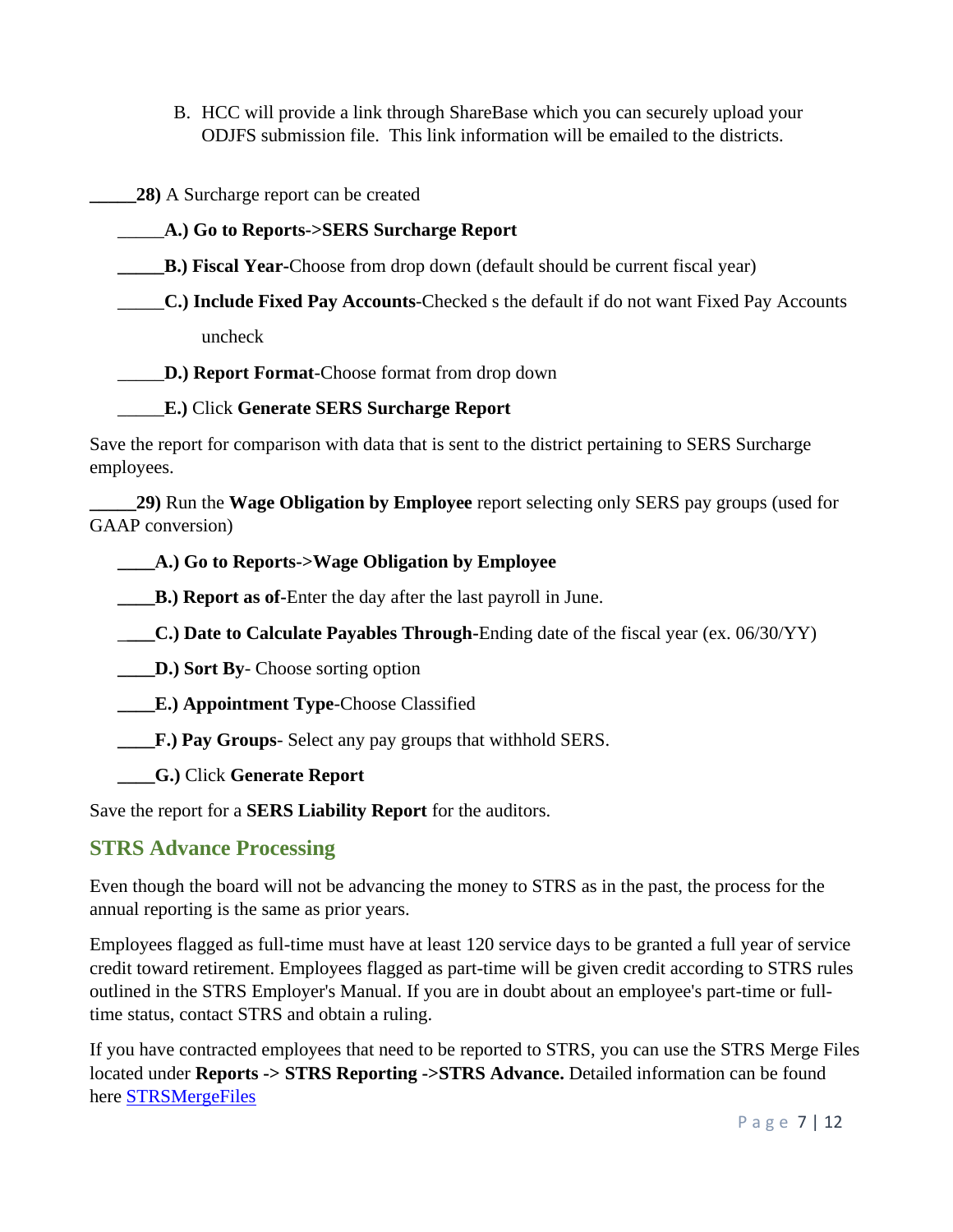### \_\_\_\_\_ **30)** Go to **Reports -> STRS Reporting -> STRS Advance**

- **Sort By** Choose sorting option from drop down option
- **Start Date for Academic Year** Choose or enter starting date for academic year
- **Ending Date for Academic Year** Choose or enter ending date for academic year
- Click **Generate Advance Fiscal Year to Date Report**
- Click **Generate Advanced Positions Report**
- Click **Generate Non-Advanced Positions Report**

These options can be run as many times as needed.

- The **Advanced Positions Report** lists all advanced jobs for the district.
- The **Advance Fiscal Year to Date Report** is the complete fiscal year-end report for all STRS employees.
- **The Non-Advanced Positions Report** lists STRS employees whose jobs will not be advanced.

Verify the data on the reports. On the **Advance Fiscal Year to Date Report**, check each employee's service credit and FYTD totals. At the bottom of this report, there is an amount labeled Taxed + Nontaxed. The amount shown should equal the amount deposited with STRS during the fiscal year plus the amount of accrued contributions on summer pays.

## **At this point, if you would like a backup generated, submit a helpdesk ticket to request HCC to run a backup of USPS-R.**

\_\_\_\_\_ **31)** Once the data has been verified for the advance, in the **Reports -> STRS Reporting -> STRS Advance** click on the **Generate Submission File** option. Save the file to a location of your choosing.

This option will flag all eligible jobs as in advance mode, set the system Advance Mode flag and the create the Advance Amount figure. Each time Outstanding Payables are processed for STRS, the Advance Pay Back field will be increased by the advance amount figure paid.

\_\_\_\_\_ **32)** \*If applicable\* **Third Party STRS file**. Merge your STRSADXX06.TXT file with your third party file.

- Go to **Reports>STRS Reporting>STRS Advance**.
- **Upload Advance Submission File For Merge**, click Choose File. This is the Redesign STRSADXX06.TXT file.
- **Uploaded File to Merge**, click Choose File. This is the third party file.
- Click **Generate STRS Merge Report**. Verify the information in the report.
- Click **Merge Files**.
- Save the file to a location of your choosing.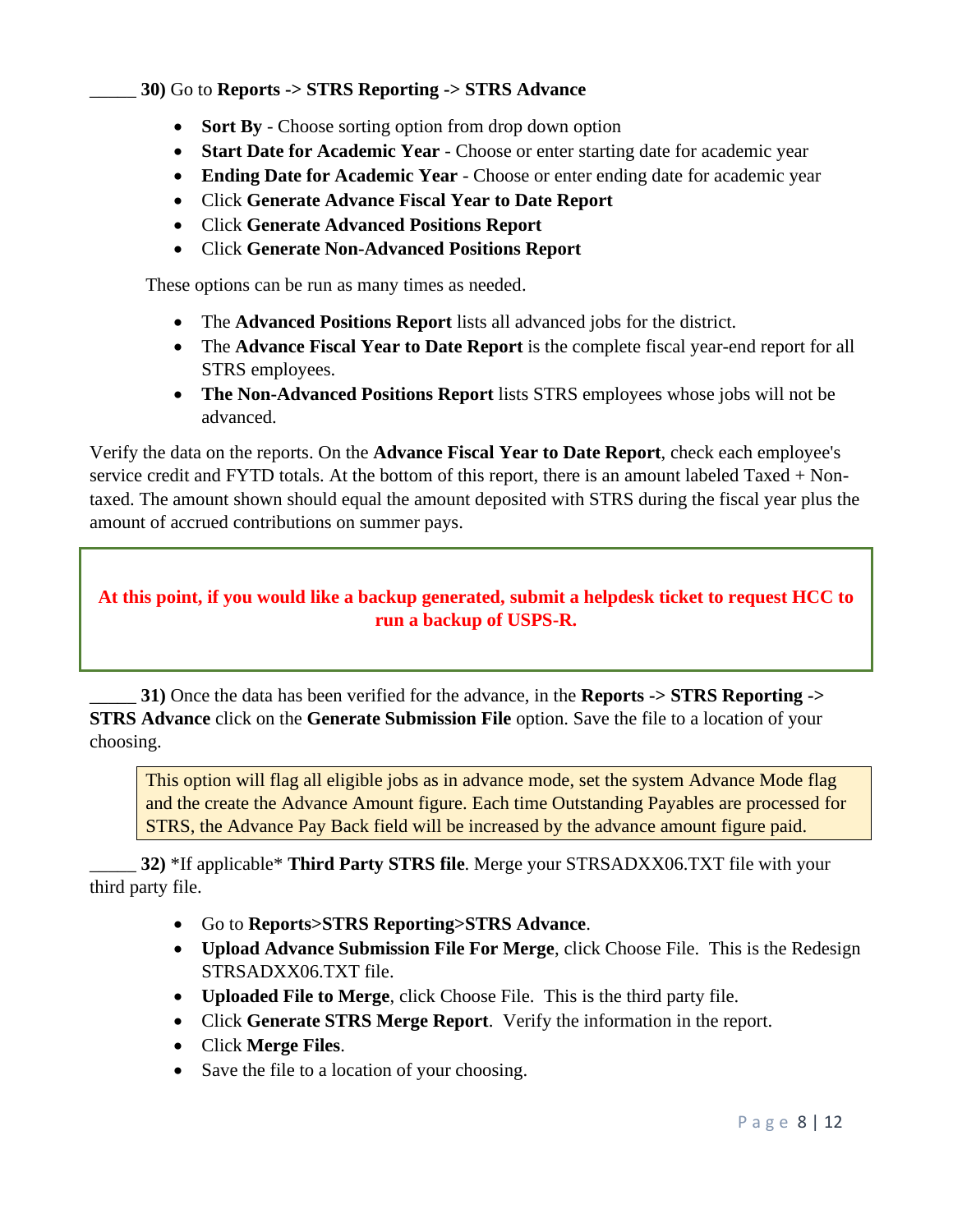**[33]** Upload Advance file to STRS.

- Go to **Reports -> STRS Reporting -> STRS Advance**
- Click **Choose File** Find your STRS Advance file
- Click **Submit Uploaded File to STRS**

34) Notify HCC via help desk ticket letting them know that your STRS data has been submitted to STRS electronically.

**You have completed the USPS Fiscal Year End Closing procedures**

## **Post Fiscal Year-End Closing**

**\_\_\_35)** Create July posting period **Core – Posting Periods – Create**. Make July current. You may choose to leave June open if your July payrolls include June dates. If not, you may close June at this point.

\_\_\_\_**36**) Schedule Extracts for the **Auditor of State**. The District Audit Job can be scheduled through the **[Job Scheduler](https://wiki.ssdt-ohio.org/display/uspsrdoc/Job+Scheduler#JobScheduler-CreateAuditJobs)** to generate the AOS Employee Report, AOS Payment History Report, and AOS Payment Distribution Report for the fiscal year based on the current period. The reports will be sent to the Audit Reports section of the **File Archive** and they will be sent **via SFTP directly to AOS** when the job runs. **This should be scheduled AFTER the July posting period for the new fiscal year has been made current as it pulls for the prior Fiscal year.** This may be scheduled for the district's typical type of audit.

- **Utilities>Job Scheduler**>Create.
	- Job Type class org.ssdt\_ohio usps.reporting.aos.DistrictAuditJob.
	- Cron Schedule Create the event trigger by doing the following:
		- Click [here](http://www.cronmaker.com/;jsessionid=node085ns78wmr7jgk7lma4pve8zj694250.node0?0) for cron creator
		- For a Yearly job, click on the Yearly tab. Enter the Month & Day. Click on Generate.
		- Copy the cron format (found after generating).
		- Paste the cron expression in the Cron Schedule field.
		- Click Submit.

#### **Restrictions during the STRS Advance:**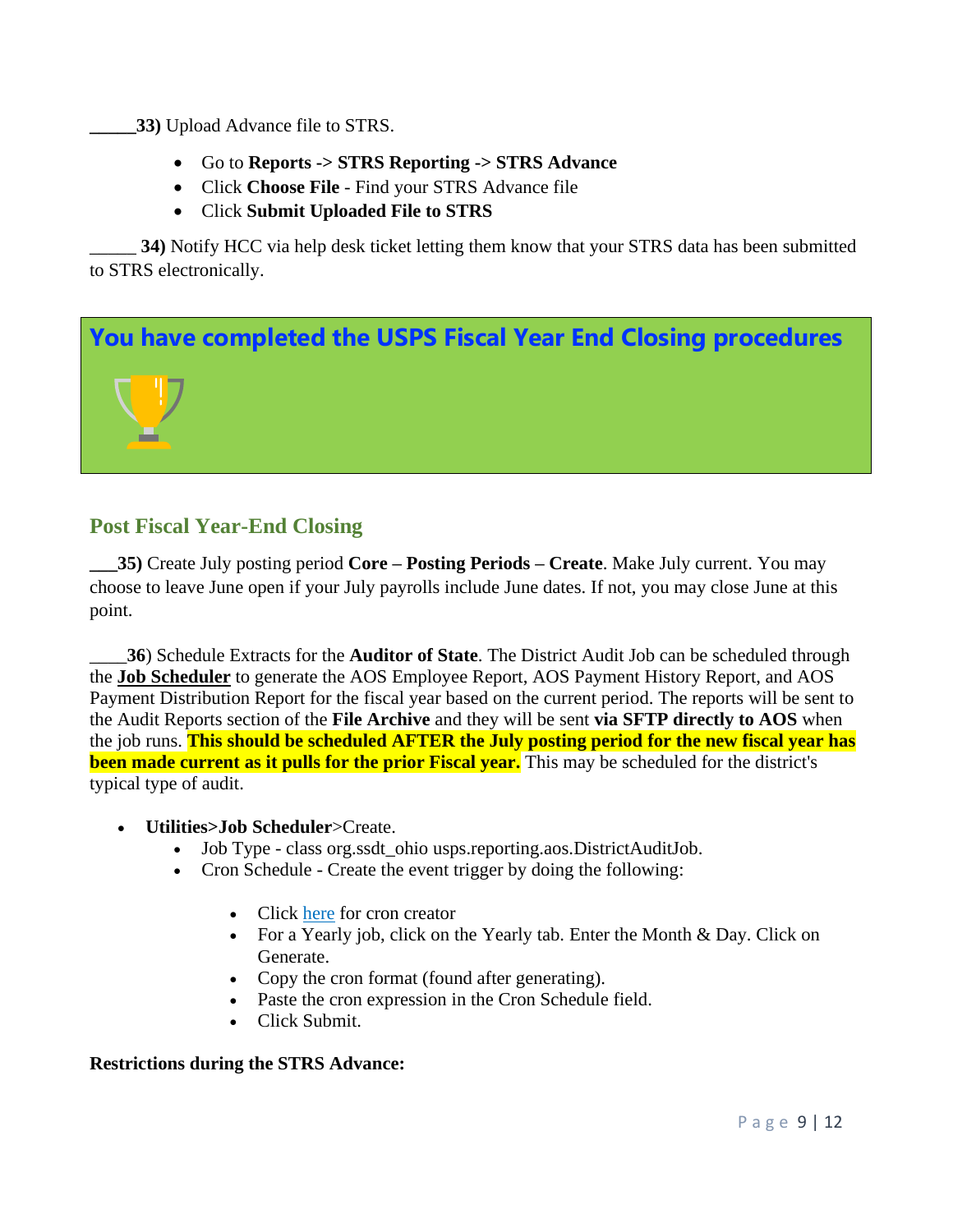*\*\* Modifications cannot be made to certain fields on Position->Compensation records in the STRS Advance mode.*

*\*\* Certain Pay Types cannot be processed on advance jobs REG or IRR*

\_\_\_\_\_ **37)** STRS follow-up on the Advance after all summer pays:

- **Core->Organization**-At the time of the last advance payment if all advances have been paid correctly the **Pay Back field** will match the Advance Amount and the **Advance Mode** flag will be turned off. The **Advance Amount** figure will need to be removed manually. If that figure is not removed, it will be overwritten the following fiscal year by the new advance amount.
- After the advance is complete to find any discrepancies between what was contributed to STRS and what was reported on the advance submission tape file a report in the redesign, **SSDT Check STRS Advance Report**, can be ran to compare totals for each employee to those on the Advance Positions Report. Any employee showing a differing amount should be researched.
- Any difference should be reported to STRS as a prior fiscal year correction if necessary.
- *Contact HCC to have any remaining STRS advance amounts removed from STRS Advance Configuration*

\_\_\_\_**38)** Checking for completing of STRS Advance

After processing your last contract pay for FY22 (this is usually completed by end of August for STRS employees), please check your STRS Advance amount which is located under Core - > Organization. If the amounts are zero and the STRS Advance box is not checked then you can process your next pay.

If you have amounts in the boxes and the Advance Mode box is still checked, then there are further procedures.



Generate your STRS Advance Report from your Utilities -> File Archive: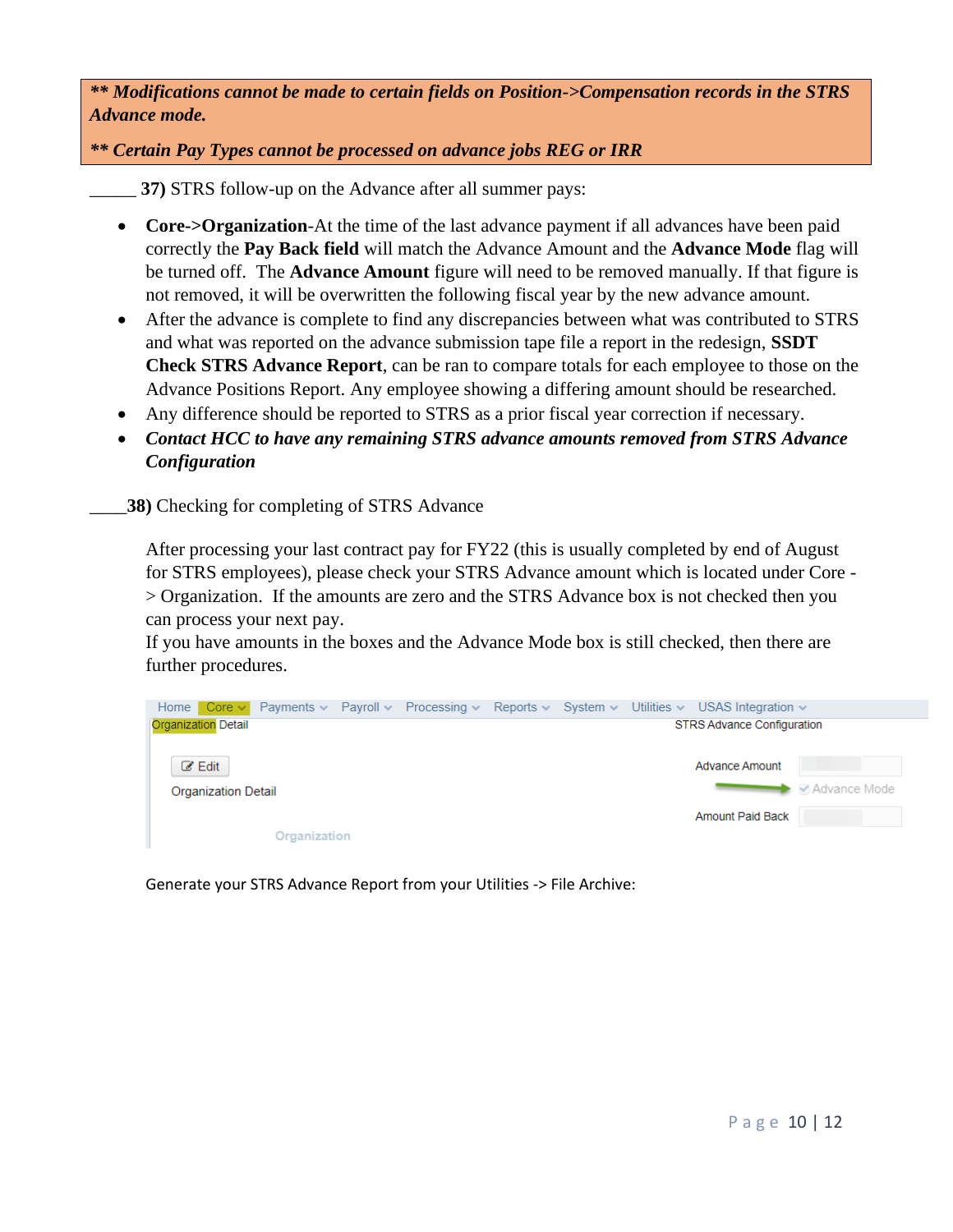| Home                   |                                                                                                                                                         |                                         |                             |                  |              |                                                                                     |                               |                                               |                    |                            |                            | Core v Payments v Payroll v Processing v Reports v System v Utilities v USA |                           |
|------------------------|---------------------------------------------------------------------------------------------------------------------------------------------------------|-----------------------------------------|-----------------------------|------------------|--------------|-------------------------------------------------------------------------------------|-------------------------------|-----------------------------------------------|--------------------|----------------------------|----------------------------|-----------------------------------------------------------------------------|---------------------------|
|                        |                                                                                                                                                         | Payroll Archive                         |                             | Pay Form Archive |              | W <sub>2</sub> Archive                                                              |                               |                                               | Other              |                            |                            |                                                                             |                           |
|                        |                                                                                                                                                         |                                         |                             |                  |              |                                                                                     |                               |                                               |                    |                            |                            |                                                                             |                           |
|                        |                                                                                                                                                         |                                         |                             |                  |              |                                                                                     |                               |                                               |                    |                            |                            |                                                                             |                           |
|                        |                                                                                                                                                         |                                         | ■ Mass Change               |                  |              |                                                                                     |                               |                                               |                    |                            |                            |                                                                             |                           |
|                        | Description                                                                                                                                             |                                         |                             |                  |              |                                                                                     |                               |                                               |                    |                            |                            |                                                                             |                           |
|                        |                                                                                                                                                         | 2021<br>œ                               |                             |                  |              |                                                                                     |                               |                                               |                    |                            |                            |                                                                             |                           |
|                        | 2021 - Payee Payment Detail<br>☞<br>Θ<br>◉                                                                                                              |                                         |                             |                  |              |                                                                                     |                               |                                               |                    |                            |                            |                                                                             |                           |
|                        | ◉                                                                                                                                                       | C                                       | ø                           |                  |              | 2021 - Calendar Year Reports                                                        |                               |                                               |                    |                            |                            |                                                                             |                           |
|                        | ◉                                                                                                                                                       | 2021 - Per Pay Reports<br>☞<br>o        |                             |                  |              |                                                                                     |                               |                                               |                    |                            |                            |                                                                             |                           |
|                        | ◉                                                                                                                                                       | 2021 - Employer Distributions<br>Θ<br>C |                             |                  |              |                                                                                     |                               |                                               |                    |                            |                            |                                                                             |                           |
|                        | ◉                                                                                                                                                       | 2021 - STRS Reporting<br>€<br>Θ         |                             |                  |              |                                                                                     |                               |                                               |                    |                            |                            |                                                                             |                           |
|                        | ◉                                                                                                                                                       | ☑                                       | ø                           |                  |              | 2021 - Fiscal Year Reports                                                          |                               |                                               |                    |                            |                            |                                                                             |                           |
|                        |                                                                                                                                                         |                                         |                             |                  |              |                                                                                     |                               |                                               |                    |                            |                            |                                                                             |                           |
|                        | Home $Core \vee$                                                                                                                                        |                                         |                             |                  |              | Payments v Payroll v Processing v Reports v System v Utilities v USAS Integration v |                               |                                               |                    |                            |                            |                                                                             | $\vee$ Help $\vee$ Logout |
| Payroll Archive        |                                                                                                                                                         | Pay Form Archive                        | W2 Archive                  | Other            |              |                                                                                     |                               |                                               |                    |                            |                            |                                                                             |                           |
|                        | C Mass Change                                                                                                                                           |                                         |                             |                  |              | Q Advanced Query                                                                    |                               | <b>田</b> More                                 | <b>D</b> Reset     |                            |                            |                                                                             |                           |
|                        |                                                                                                                                                         | Description                             |                             |                  | Year         |                                                                                     | Type                          |                                               |                    |                            |                            |                                                                             |                           |
|                        |                                                                                                                                                         |                                         | $\odot$<br>2021             |                  |              |                                                                                     |                               |                                               | <b>Description</b> | 2021 - Fiscal Year Reports |                            |                                                                             |                           |
| œ                      | C                                                                                                                                                       | $\bullet$                               | 2021 - Payee Payment Detail |                  | 2021<br>2021 |                                                                                     |                               | Payee Payment Detail<br>Calendar Year Reports |                    | Year                       | 2021                       |                                                                             |                           |
| $\bullet$<br>$\bullet$ | 2021 - Calendar Year Reports<br>$\epsilon$<br>ø<br>2021 - Per Pay Reports<br>$\epsilon$<br>$\bullet$<br>2021 - Employer Distributions<br>C<br>$\bullet$ |                                         |                             |                  |              | 2021                                                                                | Per Pay Reports               |                                               |                    | Type                       | <b>Fiscal Year Reports</b> |                                                                             |                           |
| $\bullet$              |                                                                                                                                                         |                                         |                             |                  |              | 2021                                                                                | <b>Employer Distributions</b> |                                               |                    |                            |                            |                                                                             |                           |
| œ                      | 2021 - STRS Reporting<br>C<br>$\bullet$                                                                                                                 |                                         |                             |                  |              | 2021                                                                                |                               | STRS Reporting                                |                    |                            |                            |                                                                             |                           |
| $\bullet$              | B                                                                                                                                                       | o                                       | 2021 - Fiscal Year Reports  |                  |              | 2021                                                                                |                               | <b>Fiscal Year Reports</b>                    |                    |                            |                            |                                                                             |                           |
|                        | $\sim$                                                                                                                                                  |                                         | 2021 ACU Submission         |                  |              | 2021                                                                                |                               | ACH Cubmiccion                                |                    |                            | O Advanced Ouery           | El More n Reset                                                             |                           |

| $\bullet$ | $\epsilon$            | $\bullet$ | 2021 - Fiscal Year Reports    | 2021 | <b>Fiscal Year Reports</b> |  |    |                                        |                |             |       |     |
|-----------|-----------------------|-----------|-------------------------------|------|----------------------------|--|----|----------------------------------------|----------------|-------------|-------|-----|
| $\bullet$ | $\alpha$              | Θ         | 2021 - ACH Submission         | 2021 | <b>ACH Submission</b>      |  |    | Q Advanced Query<br><b>ED</b> More     | <b>D</b> Reset |             |       |     |
| $\bullet$ | $\alpha$              | Θ         | 2021 - Payroll Payment Detail | 2021 | Payroll Payment Detail     |  |    | Filename                               |                | Description | Month | Day |
| ⊛         | œ                     | ø         | 2021 - Quarterly Reports      | 2021 | Quarterly Reports          |  |    |                                        |                |             |       |     |
| $\bullet$ | $\overline{a}$        | ø         | 2021 - Benefit Accrual        | 2021 | Benefit Accrual            |  | Æ. | STRS Advance FYTD Report.pdf           |                | June 30     |       | 30  |
| $\bullet$ | $\boldsymbol{\sigma}$ | ø         | 2021 - Employer Retire Share  | 2021 | Employer Retire Share      |  | Æ. | STRS Advanced Positions Report.pdf     |                | June 30     |       | 30  |
| $\circ$   | $\mathcal G$          | ø         | 2021 - SERS Reporting         | 2021 | <b>SERS Reporting</b>      |  | Æ. | STRS Non-Advanced Positions Report.pdf |                | June 30     |       | 30  |
|           | $\sim$                | o         | 2021 - ODJFS Reporting        | 2021 | ODJFS Reporting            |  |    | STRSAD2106.txt                         |                | June 30     |       | 30  |
|           |                       |           |                               |      |                            |  |    |                                        |                |             |       |     |

Under Reports -> Report Manger, "Import Report" for the report: "Check STRS Advance Report – subtotal by employee". Generate the report.

|    |                      |    |         |             |     | Home Core $\vee$ Payments $\vee$ Payroll $\vee$ Processing $\vee$ | Reports $\vee$ | Utilities $\sim$<br>USAS Integration $\sim$<br>System $\sim$ |
|----|----------------------|----|---------|-------------|-----|-------------------------------------------------------------------|----------------|--------------------------------------------------------------|
|    | Report Manager       |    |         |             |     |                                                                   |                |                                                              |
|    |                      |    |         |             |     |                                                                   |                |                                                              |
|    |                      |    |         |             |     |                                                                   |                |                                                              |
|    | <b>Import Report</b> |    |         | Create Form |     |                                                                   |                |                                                              |
|    |                      |    |         |             |     | Favorite                                                          | Created by     | Report Name                                                  |
|    |                      |    |         |             |     |                                                                   |                | %STRS%<br>C                                                  |
| ÷. | ത                    | и  | ø       | கி          | 808 | Ω                                                                 | burkhart r     | Check STRS Advance Report - subtotal by employee             |
|    |                      | ہے | $\odot$ | 冈           | 놜   | $\Box$                                                            | <b>SSDT</b>    | SSDT Check STRS Advance Report                               |

Compare the two reports to find the difference which you are off, then go under the employee's dashboard and select the Payments for the employee. Usually, the cause is a Miscellaneous payment or a Dock payment paid by Miscellaneous. Once you have found the issue and determined that your district should be out of STRS Advance, please submit a ticket to HCC to request that we take your district out of STRS Advance.